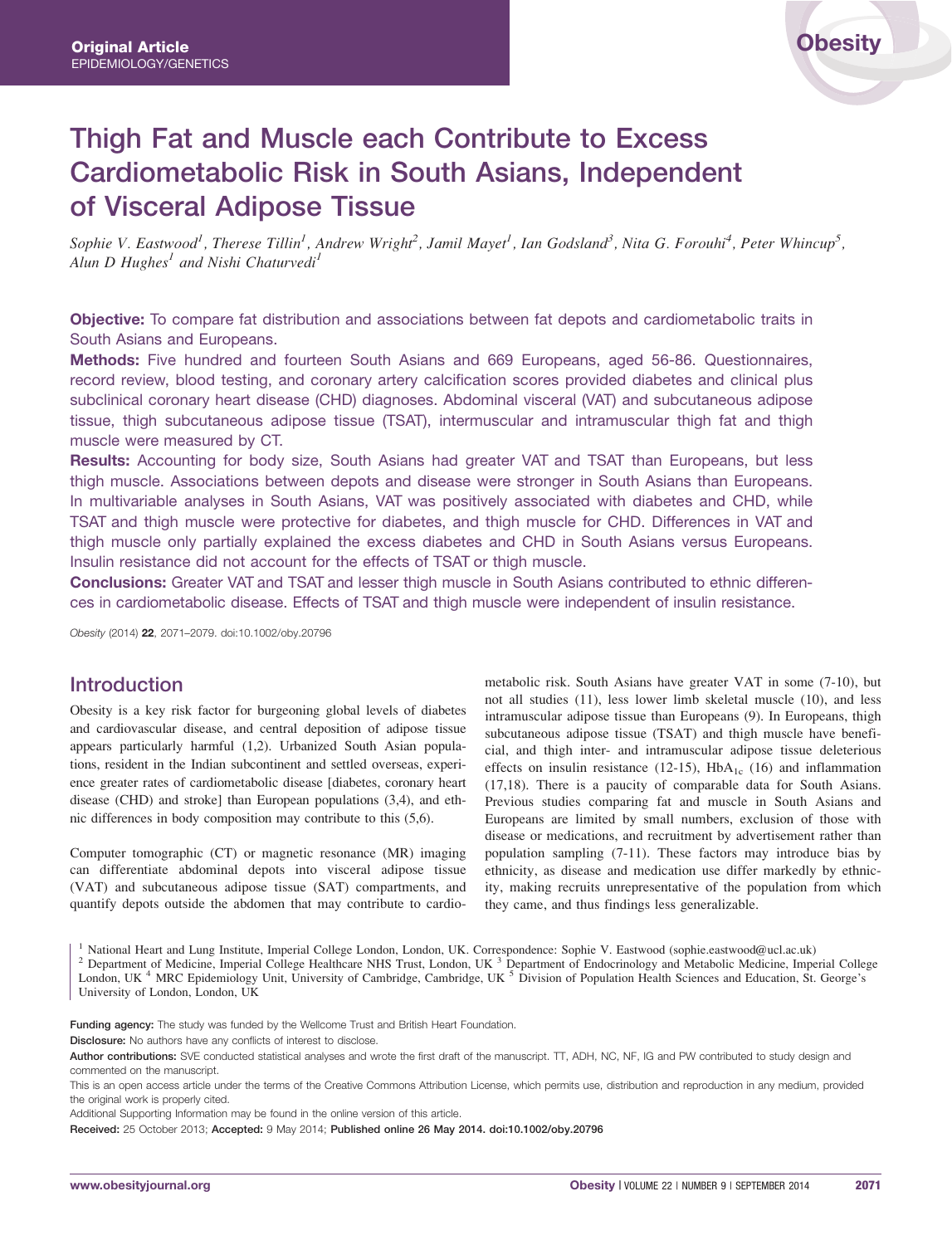We compared fat depots of the abdomen and thigh, as well as thigh muscle, in South Asians and Europeans, examined individual and combined associations with risk factors and cardiometabolic disease by ethnicity and determined whether body fat distribution accounted for ethnic differences in cardiometabolic disease.

# **Methods**

#### Study sample

We used cross-sectional follow-up data from the Southall And Brent REvisited (SABRE) study, a population-based cohort of individuals from north-west London (19). All South Asians were firstgeneration migrants, 82% were born in the Indian subcontinent and 14% in East Africa. Participants aged 40-69 ( $n = 4857$ ) were randomly selected from age- and gender-stratified general practitioner lists and workplaces at baseline (1988–1991), and were followed-up between 2008 and 2011, aged 56-85 years ( $n = 4196$ ). This analysis is restricted to 669 European and 514 South Asian participants who attended follow-up clinic (2008–2011). All participants gave written informed consent. Study approval was obtained from St Mary's Hospital Research Ethics Committee (07/H0712/109).

#### Clinic measurements

Fasting blood samples were taken. Participants without diabetes underwent an oral glucose tolerance test. HOMA2-IR (20) and the Matsuda index (21) were used as measures of insulin resistance. For details of lipid, glucose, insulin,  $HbA1_c$ , CRP, and IL-6 assays, see supplementary file.

Physical activity comprised the total weekly energy expended (MJ) on sports, walking, cycling and daily activities, using questions based on the Allied Dunbar fitness survey (22) and energy expenditure estimates based on work by Durnin and Passmore (23,24).

At follow-up, measurements were undertaken by trained researchers at St Mary's Hospital London. Height was measured barefoot using a stadiometer, and weight wearing a hospital gown, using a Tanita TBF-410 MA body composition analyzer. This calculated fat %, fat mass (kg), and total weight (kg). BMI was calculated as weight (kg)/height(m)2 . Waist circumference was measured halfway between the costal margin and the iliac crest. Hip circumference was measured at the greater trochanter. Thigh circumference was measured halfway between the hip crease and the patella.

Abdominal and mid-thigh fat, and thigh muscle, were measured by computer tomography (CT) scan at 125kV with a Philips MX 8000 IDT64 detector. Images were taken with the participant supine with extended arms. VAT, and abdominal deep and superficial subcutaneous adipose tissue (DSAT, SSAT) were quantified from a single slice image of 10 mm thickness at the fourth lumbar vertebral level. We applied an attenuation range of  $-190$  to  $-30$  Hounsfield units (HU) to identify adipose tissue areas. VAT area was measured by circumscribing the visceral compartment manually [using Image-J software (25)]. The abdominal fascial layer was demarcated, to enable calculation of DSAT and SSAT. A slice at mid-thigh level was used to quantify thigh fat and muscle areas. Muscle perimeter was delineated by an automated function. Thigh intermuscular adipose tissue (TIMAT) corresponded to the area in the attenuation range  $-190$  to  $-30$  HU, intramuscular or low attenuation muscle (LAM) to the area in the attenuation range 0-30 HU, and thigh muscle area

of normal fat content (referred to as "thigh muscle" in analyses) to the area in the attenuation range 30-100 HU, as previously described (26). TSAT was then calculated by subtracting TIMAT from the total thigh area within the attenuation range  $-190$  to  $-30$  HU. Bone marrow fat was excluded. Right and left leg values were summed. Intra-observer reliability of VAT, SAT, TIMAT, and thigh muscle measurements was tested by comparing repeated measurements on 30 participants; coefficients of variation were 0.95%, 0.68%, 1.8%, and 2.7%, respectively.

Cardiac CT scanning was performed from the ascending aorta above the level of the coronary arteries to the inferior border of the heart. Transverse tomograms of 2.5 mm thickness were obtained with the participant in held inspiration. Coronary artery calcification (CAC) was quantified using proprietary software on a Philips Extended Brilliance computer workstation, and calcification was defined as an area  $>1$  mm<sup>2</sup> of density  $>130$  HU. The CAC score was calculated as the sum of all lesion scores [Agatston Units (AU)]. Scans were read by a single experienced observer blinded to participant ethnicity. Inter-observer reproducibility, comparing scores from a senior investigator (AW), and intra-observer reproducibility were assessed initially and at intervals during follow-up, using the same 20 CT scans. The intra-class correlation coefficient for intra and interobserver measurements was 0.94.

#### Identification of diabetes and CHD

Diabetes was identified from primary care record review (recorded diagnosis or medications for diabetes), participant questionnaire (recall of physician-diagnosed diabetes plus diagnosis year or diabetes medication) or, in those with undiagnosed diabetes, raised oral glucose tolerance test plasma glucose by WHO 1999 criteria (27).

CHD was defined from primary care record review adjudicated by two clinicians—diagnosis was based on symptoms, cardiac enzymes, electrocardiography findings, exercise test findings, and coronary revascularization procedures, as per ASCOT (Anglo-Scandinavian Cardiac Outcomes Trial) criteria (28). Sub-clinical CHD was classified as a CAC score>400 AU (29) in those without diagnosed CHD. We used a composite measure of diagnosed CHD and subclinical CHD to address ethnic presentation/ diagnostic bias and to maximize power.

#### Statistical analyses

Descriptive statistics were calculated for demographics, body composition, and cardiometabolic risk factors by gender and ethnicity. ANOVA and chi-squared tests determined ethnic group differences. Associations between body composition measures were assessed by Spearman's correlation coefficients.

Linear and logistic regression models examined associations between body composition measures and four cardiometabolic traits: diabetes,  $HbA<sub>1c</sub>$ , clinical and subclinical CHD (composite trait), and CRP. These were selected to represent prevalent disease (diabetes, CHD), and one continuous variable  $(HbA<sub>1c</sub>$  and CRP) associated with each disease known to be influenced by fat distribution. We examined age-adjusted univariate associations between body composition and cardiometabolic traits stratified by ethnicity. Interactions between ethnicity and associations of body composition measures with cardiometabolic traits were sought.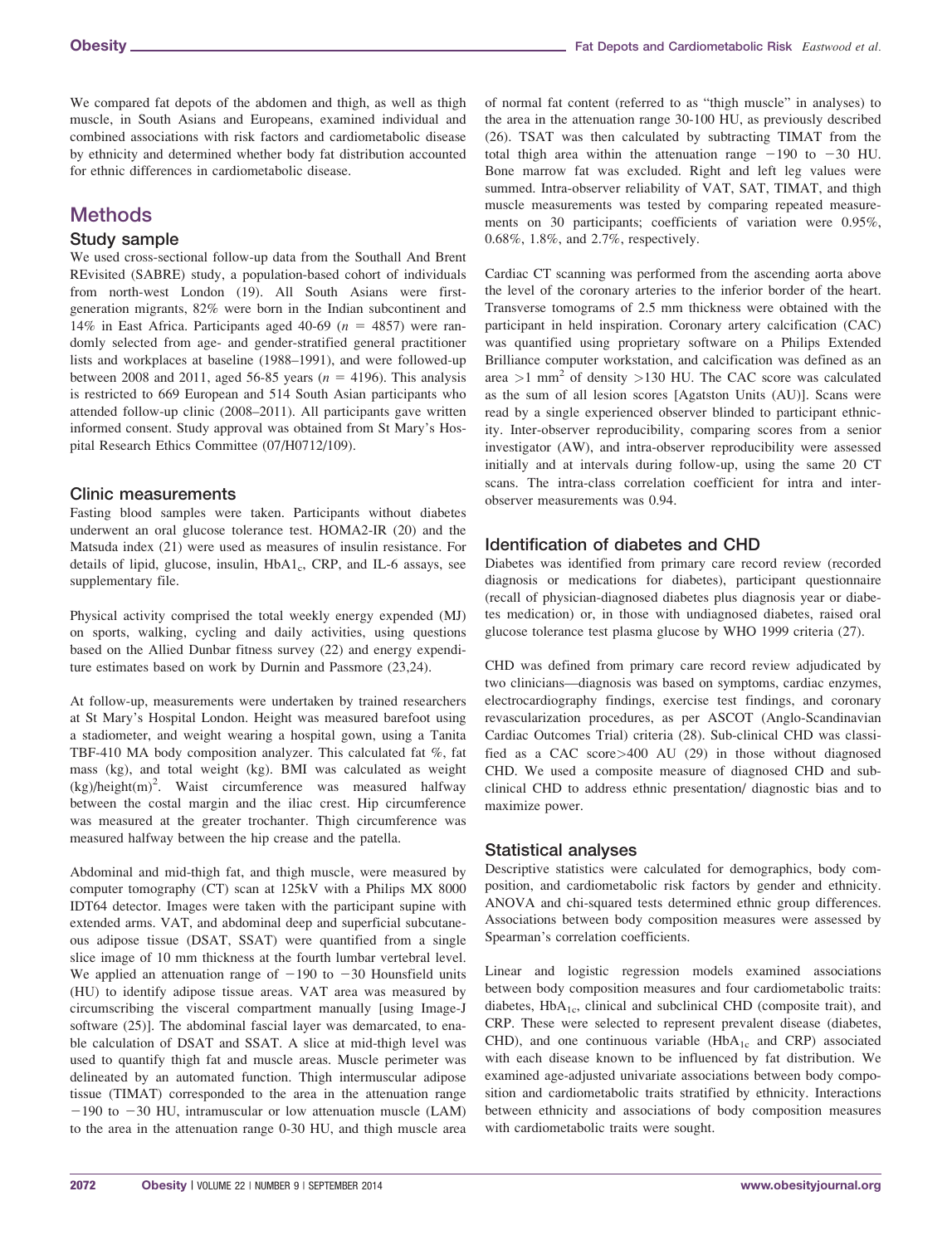#### TABLE 1 Demographics and cardiometabolic traits, by sex and ethnicity

|                                                  |                     | Men                 | Women    |                     |                  |          |
|--------------------------------------------------|---------------------|---------------------|----------|---------------------|------------------|----------|
|                                                  | European            | South Asian         | $P^a$    | European            | South Asian      | $P^a$    |
| n                                                | 517                 | 439                 |          | 152                 | 75               |          |
| Age, years                                       | $70 \pm 6$          | $69 \pm 6$          | 0.01     | $69 \pm 6$          | $68 \pm 6$       | 0.19     |
| Ever smoked, %                                   | 67                  | 25                  | < 0.001  | 51                  | 5.0              | < 0.001  |
| Physical activity, MJ/week                       | $10.4 \pm 4.7$      | $9.6 \pm 4.5$       | 0.02     | $8.7 \pm 3.8$       | $7.4 \pm 3.2$    | 0.03     |
| Diabetes, %                                      | 19                  | 44                  | < 0.0001 | 20                  | 36               | 0.05     |
| Diabetes treatment, %                            | 11                  | 33                  | < 0.001  | 9                   | 21               | 0.01     |
| $HbA_{1c}$ , %                                   | $5.9(5.7-6.2)$      | $6.3(5.9 - 7.0)$    | < 0.0001 | $5.8(5.6-6.1)$      | $6.1(5.9-6.8)$   | < 0.0001 |
| $HbA_{1c}$ , mmol/mol                            | 41(39-44)           | $45(41-53)$         | < 0.0001 | $40(38-43)$         | $43(41-51)$      | < 0.0001 |
| Fasting blood glucose, mmol/l                    | $5.1(4.8-5.6)$      | $5.4(4.8-6.2)$      | < 0.0001 | $4.9(4.7-5.4)$      | $5.1(4.6-6.0)$   | 0.62     |
| Fasting blood insulin, ull/ ml                   | $9.0(5.7 - 13.7)$   | $9.8(6.4 - 15.5)$   | 0.08     | $7.7(5.0-11.0)$     | $8.9(5.6-13.3)$  | 0.29     |
| $HOMA2-IRb$                                      | $1.15(0.70 - 1.70)$ | $1.10(0.70 - 1.80)$ | 0.83     | 0.90(0.60, 1.30)    | 1.15(0.80, 1.75) | 0.01     |
| Matsuda index of insulin resistance <sup>b</sup> | $0.22(0.14 - 0.37)$ | $0.30(0.20 - 0.53)$ | 0.0001   | $0.22(0.13 - 0.31)$ | 0.35(0.18, 0.5)  | 0.0003   |
| Total cholesterol, mmol/l                        | $4.73 \pm 1.10$     | $4.39 \pm 1.00$     | < 0.0001 | $5.37 \pm 1.10$     | $4.93 \pm 1.31$  | 0.01     |
| HDL-cholesterol, mmol/l                          | $1.33 \pm 0.3$      | $1.27 \pm 0.30$     | 0.001    | $1.57 \pm 0.38$     | $1.48 \pm 0.32$  | 0.11     |
| Triglycerides, mmol/l                            | 1.18(0.86-1.58)     | $1.20(0.90 - 1.65)$ | 0.14     | $1.18(0.87 - 1.58)$ | 1.23(0.95, 1.65) | 0.31     |
| Lipid-lowering treatment, %                      | 52                  | 69                  | < 0.001  | 38                  | 64               | < 0.001  |
| CAC score $>400$ AU <sup>c</sup> , %             | 26                  | 27                  | 0.96     | 13                  | 9                | 0.37     |
| Diagnosed CHD, %                                 | 18                  | 30                  | 0.001    | 6                   | 23               | 0.001    |
| Clinical or subclinical $CHDd$ , %               | 37                  | 46                  | 0.005    | 16                  | 30               | 0.02     |
| IL-6, pg/ml                                      | $1.9(1.6-2.1)$      | $1.7(1.4-1.9)$      | 0.30     | $1.7(1.3-2.0)$      | $1.2(1.0-1.3)$   | 0.78     |
| CRP, mmol/I                                      | $1.6(0.9-3.2)$      | $1.3(0.6-5.3)$      | 0.88     | $2.0(0.8-4.2)$      | $2.3(1.1 - 4.6)$ | 0.88     |

Data are mean  $\pm$  SD or median(IQR) for continuous variables.

 ${}^{a}P$  for ethnic difference.

 $<sup>b</sup>$ participants without diabetes, CAC=coronary artery calcification, AU=Agatston units.</sup>

<sup>c</sup>participants without diagnosed coronary heart disease (CHD).<br><sup>d</sup>defined as CAC score >400AU in those without diagnosed CHD, or CHD.

Multivariable analyses showed combined associations between body composition measures and cardiometabolic traits by ethnicity. Measures with the strongest effects (i.e. largest standardized beta in univariate analyses) were entered first, and others included sequentially and retained according to the size of effect and statistical significance. The final multivariable models contained only variables which were important associates of cardiometabolic traits for at least one ethnic group ( $P < 0.05$ ); enabling cross-ethnic group comparison. Secondary models included HOMA2-IR (selected in preference to the Matsuda index as it best attenuated associations between body composition measures and cardiometabolic traits).

Finally we evaluated the ability of body composition variables to account for ethnic differences in diabetes and CHD. For these analyses, variables significantly associated with cardiometabolic traits in the previous ethnicity-stratified multivariable analysis were entered and retained according to their impact on accounting for the ethnic difference (represented by an odds ratio for the association of South Asian ethnicity with cardiometabolic traits). Significant ( $P < 0.05$ ) ethnicity/body composition interactions from multivariable models were additionally entered into models. Final models were adjusted for HOMA2-IR.

To test for multicollinearity, we examined variance inflation factors (VIFs), using a threshold of VIF  $> 5$  to indicate model instability

(30). Sensitivity analyses were performed by additionally adjusting multivariable models for years of education, physical activity, resting heart rate, inflammatory markers (CRP and IL-6), and lipids (HDL, LDL and triglycerides) in turn. Additionally, as it has been suggested that ethnic differences in  $HbA_{1c}$  exist even after adjustment for metabolic risk factors (31), we repeated analyses using fasting glucose instead of HbA<sub>1c</sub>. Sub-group analyses stratified by diabetes status, gender, and age group (younger: 56-72 years, older: 73-86 years). Analyses were performed using Stata 12 (College Station, Texas).

### Results

South Asians had more diabetes, lower levels of physical activity, greater hyperglycaemia and insulinaemia, and a greater burden of clinical and subclinical CHD than Europeans (Table 1).

South Asians were shorter, lighter with smaller body circumferences (Table 2). However, larger waist:hip and waist:thigh ratios in South Asians, compared to Europeans, indicated a tendency towards greater central fat deposition in the former. Crude CT measures of VAT were greater in European than South Asian men, while DSAT, SSAT, and TSAT did not differ. But South Asians were shorter and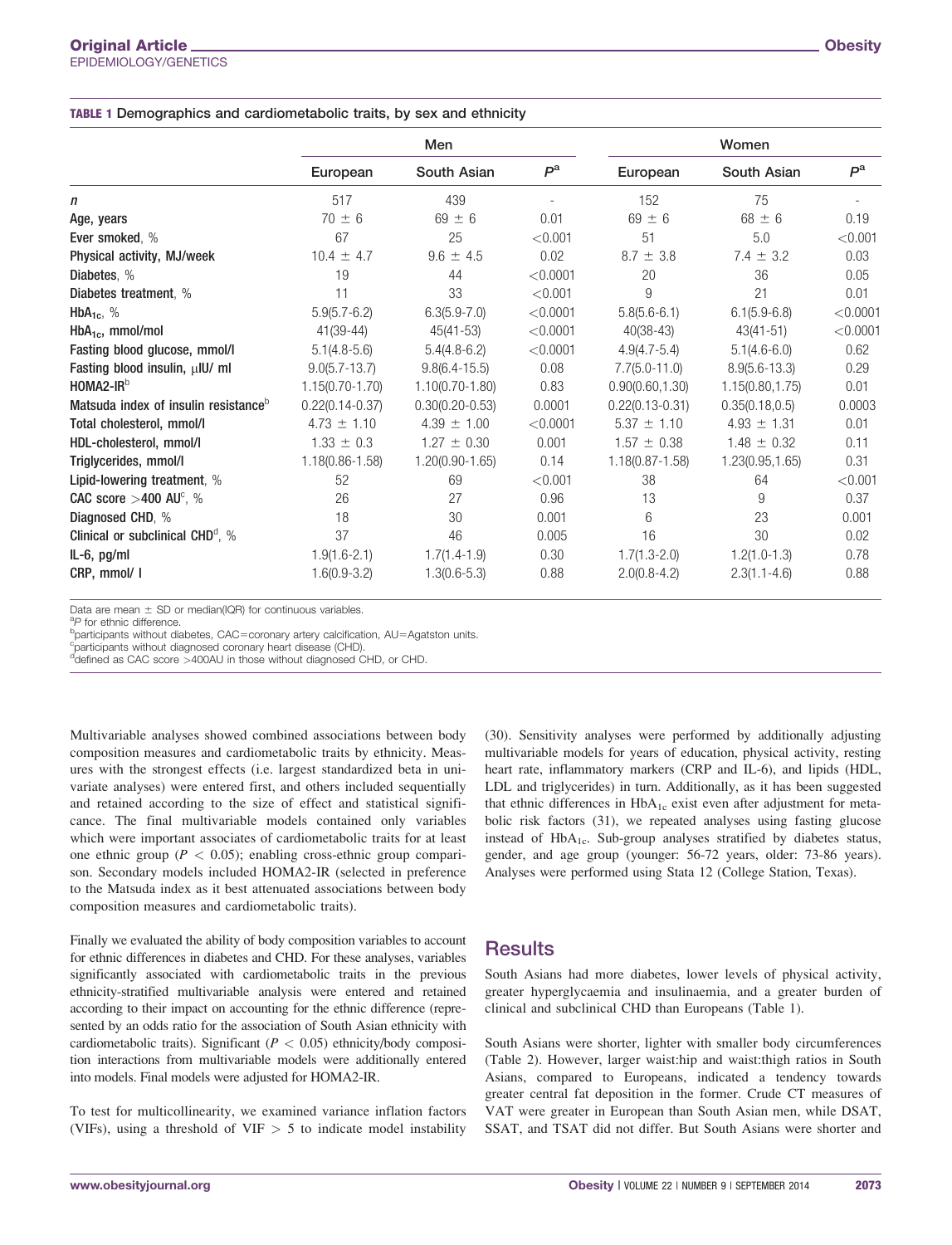#### TABLE 2 Body composition measures, by sex and ethnicity

|                                                               | Men             |                 |             | Women           |                 |          |
|---------------------------------------------------------------|-----------------|-----------------|-------------|-----------------|-----------------|----------|
|                                                               | European        | South Asian     | $P^{\rm a}$ | European        | South Asian     | $P^a$    |
| Height (cm)                                                   | $173 \pm 7$     | $167 \pm 6$     | < 0.0001    | $160 \pm 6$     | $153 \pm 6$     | < 0.0001 |
| Weight (kg)                                                   | $84 \pm 15$     | $74 \pm 12$     | < 0.0001    | $72 \pm 16$     | $66 \pm 12$     | 0.001    |
| BMI ( $\text{kg/m}^2$                                         | $28 \pm 4$      | $26 \pm 4$      | < 0.0001    | $28 \pm 5$      | $28 \pm 5$      | 0.85     |
| Waist circumference (cm)                                      | $101 \pm 12$    | $99 \pm 10$     | 0.0001      | $94 \pm 13$     | $96 \pm 11$     | 0.31     |
| Waist:hip                                                     | $0.99 \pm 0.6$  | $1.01 \pm 0.06$ | < 0.0001    | $0.90 \pm 0.07$ | $0.95 \pm 0.09$ | 0.0002   |
| Waist:thigh ratio                                             | $1.97 \pm 0.18$ | $1.99 \pm 0.19$ | 0.09        | $1.74 \pm 0.21$ | $1.82 \pm 0.24$ | 0.009    |
| Total fat mass (kg)                                           | $23 \pm 9$      | $19 \pm 7$      | < 0.0001    | $28 \pm 11$     | $25 \pm 9$      | 0.02     |
| Fat free mass (kg)                                            | $60 \pm 8$      | $55 \pm 6$      | < 0.0001    | $44 \pm 6$      | $41 \pm 7$      | 0.002    |
| Total fat %                                                   | $27 \pm 6$      | $26 \pm 6$      | 0.001       | $38 \pm 7$      | $37 \pm 7$      | 0.43     |
| Abdominal visceral adipose tissue $(cm2)$                     | $245 \pm 104$   | $228 \pm 89$    | 0.01        | $156 \pm 75$    | $162 \pm 65$    | 0.50     |
| Adjusted for age, height, fat mass                            | $230 \pm 104$   | $244 \pm 89$    | 0.0003      | $158 \pm 75$    | $174 \pm 65$    | 0.04     |
| Abdominal deep subcutaneous adipose tissue (cm <sup>2</sup> ) | $147 \pm 62$    | $151 \pm 58$    | 0.25        | $147 \pm 62$    | $159 \pm 64$    | 0.19     |
| Adjusted for age, height, fat mass                            | $136 \pm 62$    | $162 \pm 58$    | < 0.0001    | 151<br>± 62     | $166 \pm 64$    | 0.05     |
| Abdominal superficial subcutaneous adipose tissue $(cm2)$     | $76 \pm 33$     | $77 \pm 32$     | 0.47        | $144 \pm 67$    | $158 \pm 66$    | 0.13     |
| adjusted for age, height, fat mass                            | $71 \pm 33$     | $81 \pm 32$     | < 0.0001    | $149 \pm 67$    | $166 \pm 66$    | 0.0006   |
| Thigh subcutaneous adipose tissue (cm <sup>2</sup> )          | $115 \pm 53$    | $114 \pm 52$    | 0.69        | $230 \pm 103$   | $253 \pm 102$   | 0.12     |
| adjusted for age, height, fat mass                            | $108 \pm 53$    | $121 \pm 52$    | < 0.0001    | $237 \pm 103$   | $262 \pm 102$   | 0.02     |
| Thigh intermuscular adipose tissue $\text{(cm}^2\text{)}$     | $5.5 \pm 3.6$   | $4.8 \pm 2.8$   | 0.0006      | $3.9 \pm 2.7$   | $3.9 \pm 2.9$   | 0.90     |
| adjusted for age, thigh muscle area                           | $5.7 \pm 3.6$   | $4.3 \pm 2.8$   | < 0.0001    | $4.0 \pm 2.7$   | $3.0 \pm 2.9$   | 0.02     |
| adjusted for age, height, fat mass                            | $5.1 \pm 2.7$   | $5.2 \pm 2.7$   | 0.48        | $4.0 \pm 2.3$   | $4.3 \pm 2.5$   | 0.58     |
| Thigh low attenuation muscle $(cm2)$                          | $46 \pm 22$     | $40 \pm 18$     | 0.0001      | $35 \pm 17$     | $35 \pm 14$     | 0.94     |
| adjusted for age, thigh muscle area                           | $47 \pm 22$     | $36 \pm 18$     | < 0.0001    | $35 \pm 17$     | $30 \pm 14$     | 0.03     |
| adjusted for age, height, fat mass                            | $43 \pm 18$     | $43 \pm 18$     | 0.74        | $35 \pm 15$     | $39 \pm 16$     | 0.15     |
| Thigh muscle $(cm2)$                                          | $214 \pm 41$    | $185 \pm 37$    | < 0.0001    | $151 \pm 26$    | $118 \pm 27$    | < 0.0001 |
| adjusted for age, height                                      | $212 \pm 37$    | $186 \pm 37$    | < 0.0001    | $149 \pm 27$    | $121 \pm 29$    | < 0.0001 |

Data are mean  $\pm$  SD.

 ${}^{a}P$  for ethnic difference, thigh measurements are right + left leg.

had less total fat mass than Europeans, and when these factors were accounted for, South Asians had more VAT, DSAT, SSAT, and TSAT than Europeans. TIMAT and low attenuation ("fat-rich") muscle (LAM) were lower in South Asians than Europeans; these differences persisted when the lesser amount of thigh muscle in South Asians was accounted for. Ethnic differences in thigh muscle area, TIMAT, or LAM persisted within tertile of physical activity (data not shown). However, when adjusted for height and fat mass, there were no ethnic differences in TIMAT and LAM. Correlations between body composition variables were similar in each ethnic group (Table S1, Supporting Information).

Taken separately, fat depots were positively associated with cardiometabolic risk factors (Figure 1), with VAT generally showing the strongest associations. Thigh muscle area was negatively associated with all cardiometabolic traits, significantly so in South Asians for diabetes,  $HbA_{1c}$ , and clinical and subclinical CHD.

In multivariable models, VAT was the strongest independent correlate of diabetes,  $HbA_{1c}$ , clinical and subclinical CHD and CRP, more so in South Asians than Europeans for  $HbA_{1c}$  ( $P = 0.01$  for interaction) (Table 3). After adjustment for VAT, TSAT became inversely associated with diabetes and  $HbA_{1c}$  in South Asians, and SSAT inversely associated with  $HbA_{1c}$  in Europeans, reversing positive univariate associations; all these were significant as interactions. Thigh muscle area largely retained inverse associations with diabetes,  $HbA_{1c}$ , clinical and subclinical CHD and CRP, an effect greater for South Asians than Europeans for metabolic traits. Additional adjustment for HOMA2-IR (Table 2), only attenuated VAT associations with clinical and subclinical CHD; associations remained significant for diabetes,  $HbA_{1c}$  and CRP. Furthermore, associations between other depots and all cardiometabolic traits remained as described above after adjustment for HOMA2-IR. TIMAT and LAM were not independently associated with cardiometabolic traits in multivariable models.

We then examined whether body composition could account for ethnic differences in disease (Table 4). Ethnicity interaction terms were used for TSAT and thigh muscle in diabetes (but not CHD) models, in accordance with the above findings. VAT and separately thigh muscle attenuated the South Asian diabetes excess from an odds ratio of 3.78(2.80,5.10) to 3.56(2.62,4.83) and to 3.14(2.28,4.32), respectively, while TSAT increased it to 4.13(3.03,5.65). The effects of VAT were partly explained by insulin resistance, though those of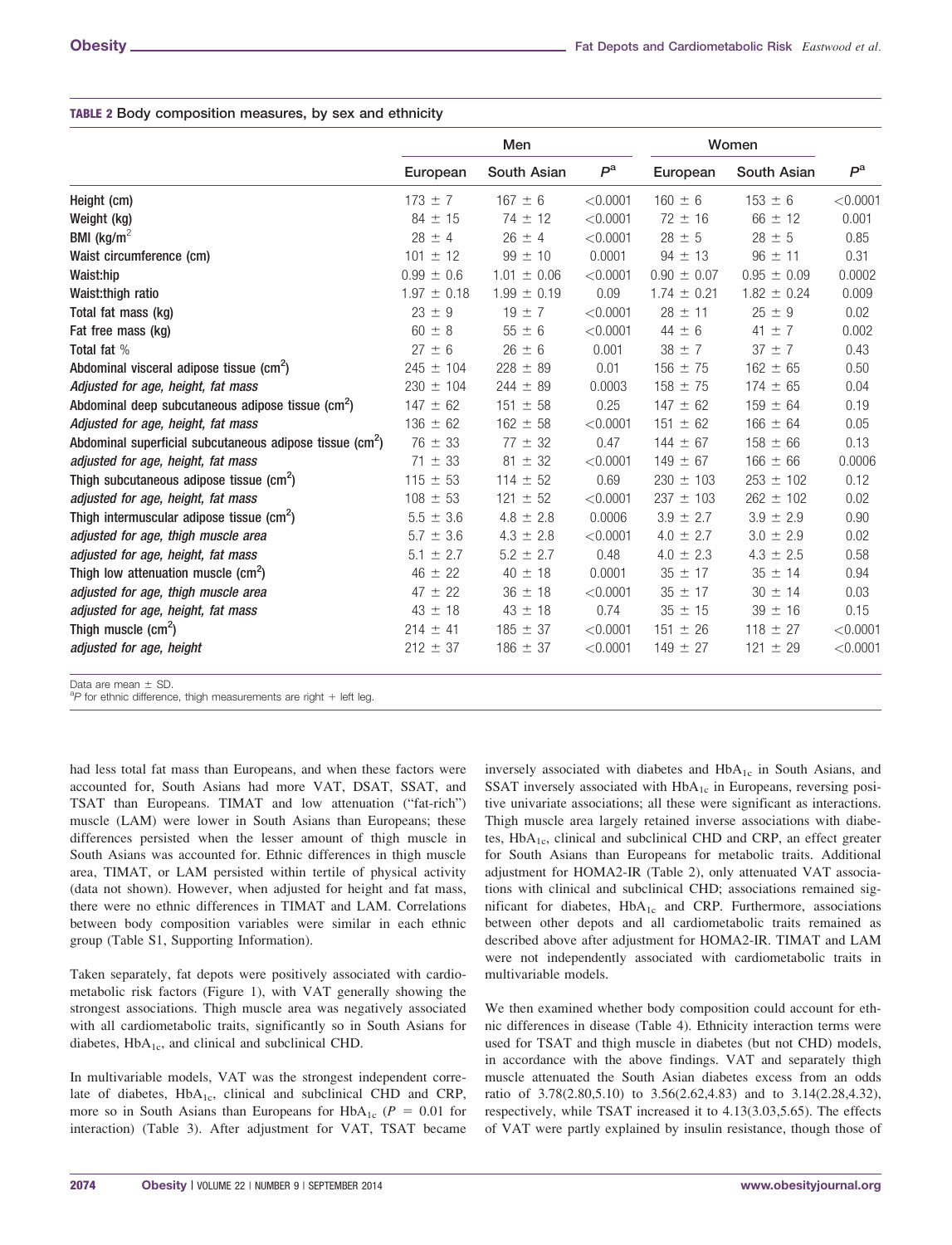

Figure 1 Associations between body composition measures and cardiometabolic risk by ethnicity: (a) Diabetes, (b) HbA<sub>1c</sub>, (c) Clinical + subclinical CHD, and (d) CRP. OR/standardized  $\beta$  for a 1SD increase of independent variables, adjusted for age and sex, 95% confidence intervals indicated by vertical lines, \*ethnicity/ body composition measure interaction P < 0.05,VAT, abdominal visceral adipose tissue; DSAT, abdominal deep subcutaneous adipose tissue; SSAT, abdominal superficial subcutaneous adipose tissue; TSAT, thigh subcutaneous adipose tissue; TIMAT, thigh intermuscular adipose tissue; LAM, low attenuation muscle. HbA<sub>1c</sub>,CRP,VAT, DSAT, SSAT, TSAT, TIMAT, LAM log-transformed.

TSAT and thigh muscle were not. For the South Asian excess of CHD [OR 1.76(1.33,2.33)], thigh muscle appeared to better account for the ethnic difference [OR 1.50(1.12,2.02) than VAT (OR 1.71(1.29,2.27)]. The effects of VAT, but not thigh muscle appeared attenuated when HOMA2-IR was entered into the model.

There was no indication of multicollinearity in multivariable models. Results were similar when multivariable models were adjusted for years of education, physical activity, resting heart rate, inflammatory markers, or lipids. Additionally, replacing fasting glucose with HbA1c produced identical results. Sub-group analyses demonstrated persistence of patterns, regardless of diabetes status, gender, or younger/ older age group.

## **Discussion**

South Asians had more visceral and subcutaneous abdominal and thigh fat than Europeans, even when their smaller frame size was accounted for. VAT had the greatest adverse impact on cardiometabolic risk factors and disease, while TSAT and thigh muscle were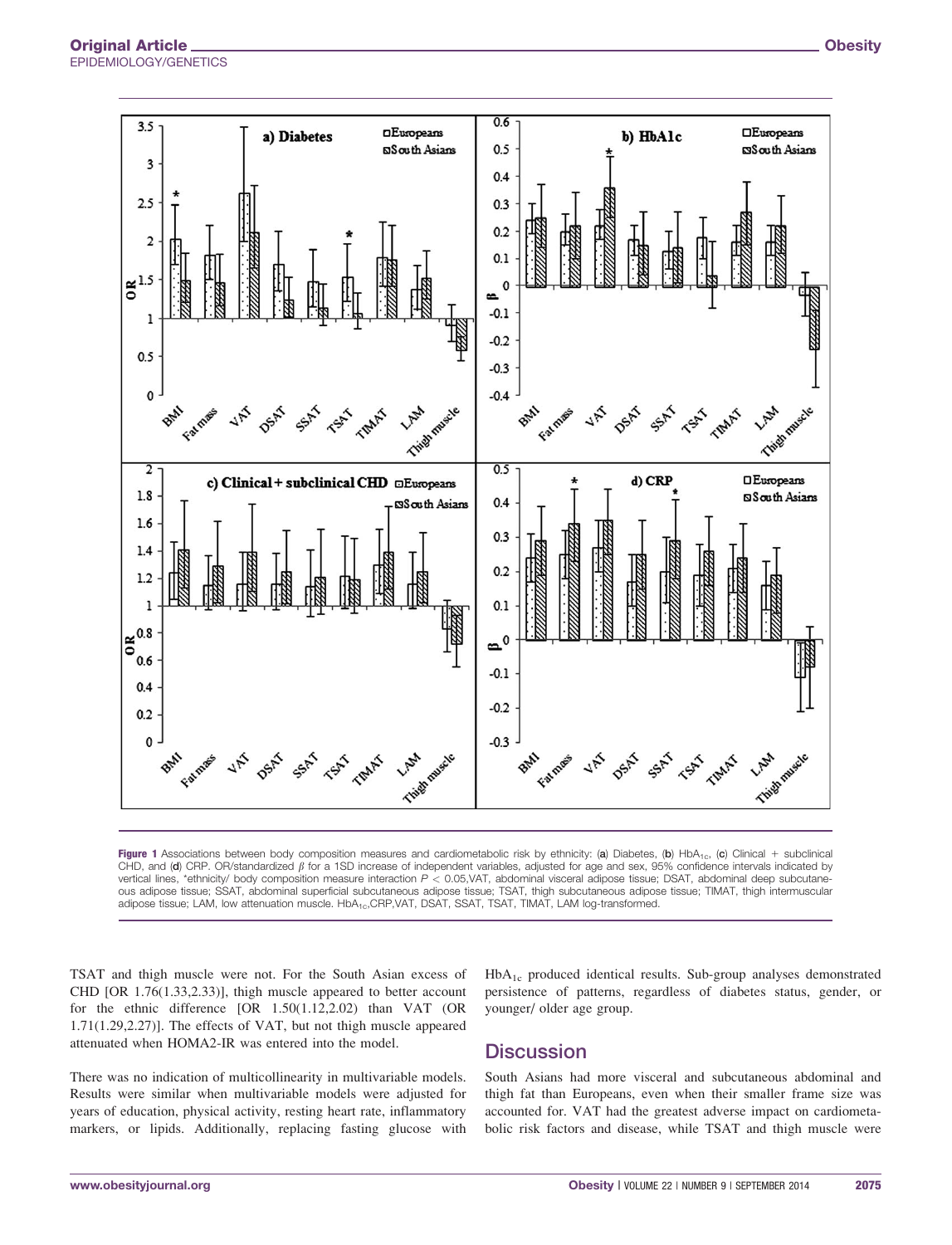|                              |               | <b>South Asians</b> |               |         |              |                |         |         |
|------------------------------|---------------|---------------------|---------------|---------|--------------|----------------|---------|---------|
| Cardiometabolic traits       | Model factors | $\beta$ / OR        | 95% CI        | p       | $\beta$ / OR | 95% CI         | p       | $p^a$   |
| <b>Diabetes</b>              | VAT           | 2.07                | 1.44,2.97     | < 0.001 | 2.10         | 1.53,2.89      | < 0.001 | 0.45    |
|                              | <b>TSAT</b>   | 0.77                | 0.53, 1.12    | 0.18    | 0.45         | 0.31,0.66      | < 0.001 | 0.002   |
|                              | Thigh muscle  | 0.87                | 0.66, 1.16    | 0.35    | 0.45         | 0.33,0.62      | < 0.001 | 0.04    |
| <b>Diabetes</b>              | VAT           | 1.80                | 1.23,2.63     | 0.002   | 1.58         | 1.13,2.23      | 0.008   | 0.85    |
|                              | <b>TSAT</b>   | 0.74                | 0.50, 1.08    | 0.12    | 0.46         | 0.31,0.68      | < 0.001 | 0.002   |
|                              | Thigh muscle  | 0.85                | 0.65, 1.13    | 0.27    | 0.43         | 0.31,0.59      | < 0.001 | 0.03    |
|                              | HOMA2-IR      | 1.44                | 1.11,1.86     | 0.007   | 1.75         | 1.36,2.26      | < 0.001 | 0.26    |
| $HbA_{1c}$                   | VAT           | 0.17                | 0.09.0.26     | < 0.001 | 0.33         | 0.19,0.47      | < 0.001 | 0.002   |
|                              | <b>SSAT</b>   | $-0.15$             | $-0.27, 0.03$ | 0.01    | 0.07         | $-0.15, 0.30$  | 0.52    | 0.02    |
|                              | <b>TSAT</b>   | 0.08                | $-0.05, 0.21$ | 0.21    | $-0.42$      | $-0.64, -0.20$ | < 0.001 | < 0.001 |
|                              | Thigh muscle  | $-0.04$             | $-0.12, 0.04$ | 0.31    | $-0.31$      | $-0.45,-0.17$  | < 0.001 | 0.003   |
| $HbA_{1c}$                   | VAT           | 0.11                | 0.02, 0.20    | 0.02    | 0.16         | 0.02, 0.30     | 0.03    | 0.56    |
|                              | <b>SSAT</b>   | $-0.11$             | $-0.23, 0.01$ | 0.05    | 0.06         | $-0.16, 0.28$  | 0.58    | 0.08    |
|                              | <b>TSAT</b>   | 0.05                | $-0.08.0.18$  | 0.43    | $-0.38$      | $-0.60, -0.17$ | < 0.001 | < 0.001 |
|                              | Thigh muscle  | $-0.04$             | $-0.13, 0.04$ | 0.28    | $-0.30$      | $-0.43,-0.16$  | < 0.001 | 0.002   |
|                              | HOMA2-IR      | 0.15                | 0.08, 0.22    | < 0.001 | 0.35         | 0.24,0.47      | < 0.001 | 0.001   |
| Clinical + subclinical CHD   | VAT           | 1.08                | 0.84, 1.41    | 0.54    | 1.32         | 1.00,1.75      | 0.05    | 0.27    |
|                              | Thigh muscle  | 0.82                | 0.65,1.04     | 0.12    | 0.73         | 0.56, 0.94     | 0.02    | 0.37    |
| $Clinical + subclinical$ CHD | VAT           | 0.99                | 0.75, 1.28    | 0.88    | 1.10         | 0.80, 1.51     | 0.55    | 0.84    |
|                              | Thigh muscle  | 0.82                | 0.64,1.04     | 0.10    | 0.70         | 0.53,0.93      | 0.01    | 0.37    |
|                              | HOMA2-IR      | 1.23                | 1.00,1.54     | 0.06    | 1.45         | 1.14,1.84      | 0.002   | 0.27    |
| <b>CRP</b>                   | VAT           | 0.17                | 0.07.0.27     | 0.001   | 0.25         | 0.13,0.37      | < 0.001 | 0.37    |
|                              | Thigh muscle  | $-0.13$             | $-0.22, 0.03$ | 0.009   | $-0.07$      | $-0.20, 0.04$  | 0.21    | 0.60    |
| <b>CRP</b>                   | VAT           | 0.17                | 0.06, 0.28    | 0.002   | 0.25         | 0.11, 0.38     | < 0.001 | 0.84    |
|                              | Thigh muscle  | $-0.12$             | $-0.23, 0.02$ | 0.01    | $-0.07$      | $-0.19, 0.05$  | 0.25    | 0.58    |
|                              | HOMA2-IR      | $-0.01$             | $-0.11, 0.07$ | 0.73    | 0.01         | $-0.10, 0.11$  | 0.89    | 0.40    |

TABLE 3 Multivariable associations between body composition measures, insulin resistance and cardiometabolic traits, by ethnicity

OR/standardised  $\beta$  for a 1SD increase of independent variables; age, sex, height, fat massadjusted.

<sup>a</sup>P for ethnicity interaction, VAT=abdominal visceral adipose tissue, SSAT=abdominal superficial subcutaneous adipose tissue, TSAT=thigh subcutaneous adipose tissue HbA<sub>1c</sub>, CRP, VAT, SSAT, TSAT log-transformed.

independently protective. Adverse effects of VAT on HbA<sub>1c</sub>, and protective effects of TSAT and thigh muscle on diabetes and  $HbA_{1c}$ were stronger in South Asians than in Europeans. Ethnic differences in VAT, TSAT, and thigh muscle contributed to, but only partly accounted for, ethnic differences in diabetes and CHD. Effects of TSAT and thigh muscle were independent of insulin resistance.

We accounted for ethnic differences in body frame size and depotspecific lean mass when comparing ethnic differences in fat depots. It was only after allowing for their shorter height and lesser total fat mass that we found South Asians had relatively more VAT, DSAT, SSAT, and TSAT than Europeans. This is a standard approach when using surface anthropometry, for example by indexing waist circumference to hip circumference or height, and is recognized by some previous studies of ethnic differences in abdominal fat using imaging, comparing African American and white American populations

(32). Comparisons between South Asians and Europeans have generally not employed this method, but some matched on BMI or weight and thus may have allowed for body size differences (8,10).

Our findings of greater VAT in South Asians than Europeans are consistent with most (7-10), but not all studies (11). We are not aware of other studies comparing CT-measured TSAT in South Asians and Europeans, though larger thigh skinfolds in South Asians have been previously reported (33). We expected South Asians to have higher intermuscular (TIMAT) and intramuscular (LAM) fat than Europeans, as these depots are thought to have adverse effects on metabolic risk (12,13). However, South Asians had less of both the depots, or similar amounts when differences in height and fat mass were accounted for, when compared with Europeans. Consequently, we considered the possibility that Europeans may have had more inter/intramuscular fat than South Asians because of their higher levels of physical exercise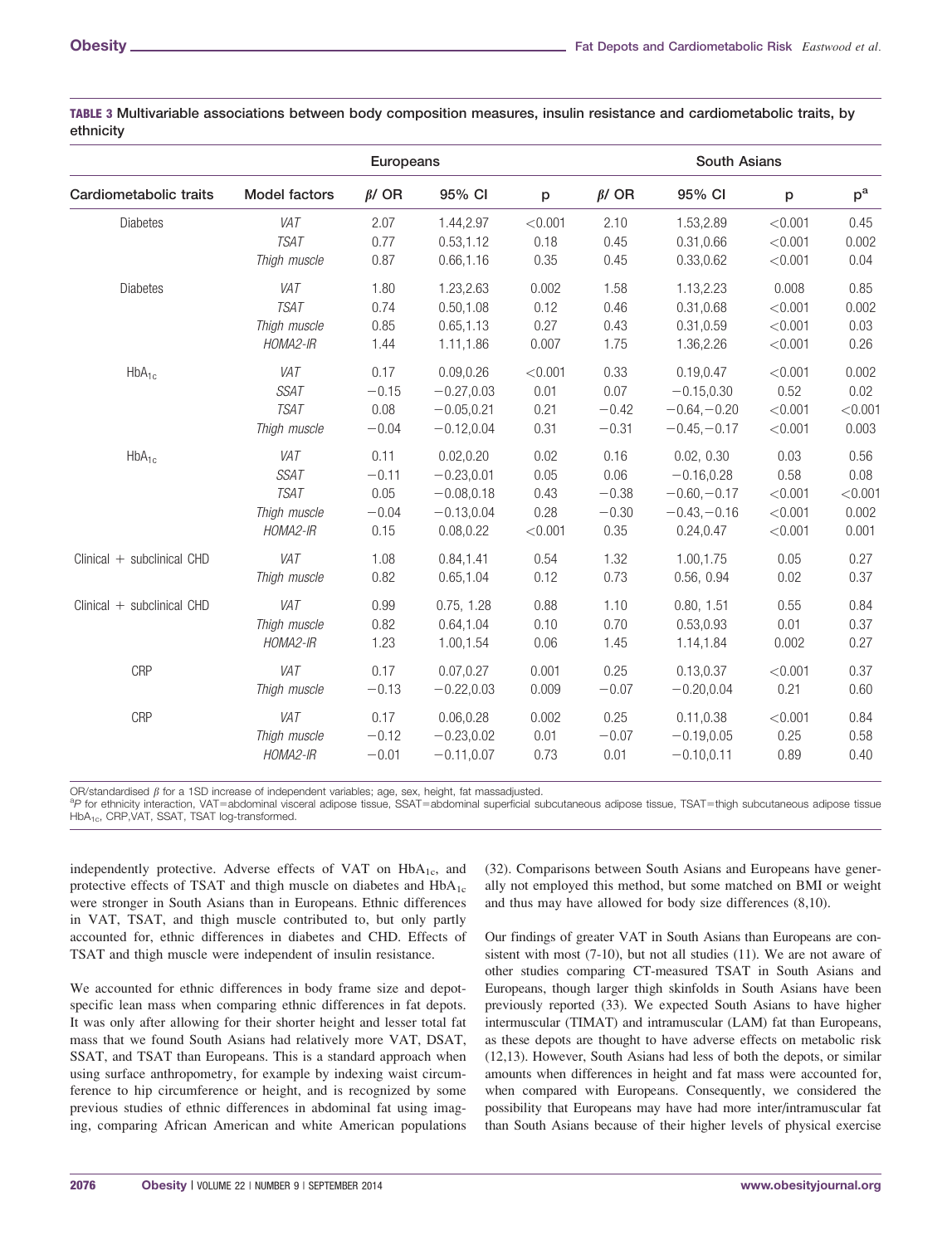|  |  | TABLE 4 Ethnic differences in diabetes and CHD, adjusted for body composition measures and insulin resistance |  |  |  |  |  |  |
|--|--|---------------------------------------------------------------------------------------------------------------|--|--|--|--|--|--|
|--|--|---------------------------------------------------------------------------------------------------------------|--|--|--|--|--|--|

|                         |                                                                                    |                                      | <b>Diabetes</b>                                               |                                               | Clinical plus subclinical CHD            |                                                   |                                  |  |
|-------------------------|------------------------------------------------------------------------------------|--------------------------------------|---------------------------------------------------------------|-----------------------------------------------|------------------------------------------|---------------------------------------------------|----------------------------------|--|
| Model                   | Factors                                                                            | <b>OR</b>                            | 95% CI                                                        | $\mathsf{P}$                                  | <b>OR</b>                                | 95% CI                                            | P                                |  |
| 1 <sup>a</sup><br>$2^b$ | South Asian ethnicity<br>South Asian ethnicity                                     | 3.08<br>3.78                         | 2.37,3.99<br>2.80,5.10                                        | < 0.001<br>< 0.001                            | 1.63<br>1.76                             | 1.28,2.08<br>1.33,2.33                            | < 0.001<br>< 0.001               |  |
| 3 <sup>b</sup>          | South Asian ethnicity<br>VAT                                                       | 3.56<br>2.09                         | 2.62,4.83<br>1.65,2.63                                        | < 0.001<br>< 0.001                            | 1.71<br>1.18                             | 1.29,2.27<br>0.98,1.43                            | < 0.001<br>0.07                  |  |
| 4 <sup>b</sup>          | South Asian ethnicity<br>VAT<br>HOMA2-IR                                           | 3.19<br>1.72<br>1.59                 | 2.33,4.37<br>1.34,2.20<br>1.32,1.90                           | < 0.001<br>< 0.001<br>< 0.001                 | 1.60<br>1.06<br>1.35                     | 1.20,2.13<br>0.87, 1.30<br>1.14,1.59              | 0.001<br>0.55<br>< 0.001         |  |
| 5 <sup>b</sup>          | South Asian ethnicity<br>Thigh muscle<br>Thigh muscle#ethnicity                    | 3.14<br>0.78<br>0.91                 | 2.28,4.32<br>0.61,0.98<br>0.69, 1.21                          | < 0.001<br>0.04<br>0.53                       | 1.50<br>0.78<br>$\overline{\phantom{a}}$ | 1.12,2.02<br>0.65,0.93                            | 0.007<br>0.006                   |  |
| 6 <sup>b</sup>          | South Asian ethnicity<br>Thigh muscle<br>Thigh muscle#ethnicity<br>HOMA2-IR        | 2.65<br>0.74<br>0.90<br>1.82         | 1.90,3.69<br>0.58,0.94<br>0.67, 1.21<br>1.52,2.17             | < 0.001<br>0.01<br>0.50<br>< 0.001            | 1.35<br>0.76<br>1.38                     | 1.00,1.84<br>0.63,0.91<br>1.18,1.62               | 0.05<br>0.003<br>< 0.001         |  |
| 7 <sup>b</sup>          | South Asian ethnicity<br><b>TSAT</b><br>TSAT#ethnicity                             | 4.13<br>0.77<br>0.76                 | 3.03,5.65<br>0.57, 1.03<br>0.58,0.99                          | < 0.001<br>0.08<br>0.05                       |                                          |                                                   |                                  |  |
| 8 <sup>b</sup>          | South Asian ethnicity<br><b>TSAT</b><br>TSAT#ethnicity<br>HOMA2-IR                 | 3.60<br>0.79<br>0.73<br>1.78         | 2.61,4.97<br>0.58,1.07<br>0.55,0.97<br>1.49,2.12              | < 0.001<br>0.13<br>0.03<br>< 0.001            |                                          |                                                   |                                  |  |
| 9 <sup>b</sup>          | South Asian ethnicity<br>VAT<br>Thigh muscle<br>Thigh muscle#ethnicity<br>HOMA2-IR | 2.60<br>1.72<br>0.74<br>0.91<br>1.61 | 1.86,3.63<br>1.33,2.21<br>0.59,0.94<br>0.68,1.23<br>1.34,1.94 | < 0.001<br>< 0.001<br>0.02<br>0.55<br>< 0.001 | 1.34<br>1.07<br>0.76<br>1.36             | 0.99,1.83<br>0.87, 1.31<br>0.63,0.91<br>1.15,1.61 | 0.06<br>0.55<br>0.003<br>< 0.001 |  |

OR for a 1SD increase of independent variables.

<sup>a</sup>age, sex-adjusted.

bage, sex, height, fat mass-adjusted.

VAT=abdominal visceral adipose tissue, TSAT=thigh subcutaneous adipose tissue, VAT, TSAT, HOMA2-IR log-transformed.

[these ethnic differences in exercise have been previously noted (34)]. A paradoxically raised intramyocellular lipid content (IMCL) is seen in endurance-trained athletes (35). Yet both ethnic groups showed inverse relationships between each fat depot and physical activity. South Asians had less thigh muscle lean tissue when compared with Europeans, reflecting previous findings (10).

Most ectopic depots had adverse effects on cardiometabolic risk. VAT was the strongest independent correlate of cardiometabolic risk and was more strongly associated with  $HbA_{1c}$  in South Asians than Europeans. This fits with the results of a small study  $(n=20)$  which indicated that VAT may have a more marked adverse effect on insulin resistance in South Asians than Europeans (10). Previous work comparing associations between VAT and CRP in Europeans and South Asians showed similar effects in both groups (36), though our findings suggest the associations may be stronger in South Asians. South Asians have larger, less insulin-sensitive adipocytes than

Europeans (9,11). Thus adverse functional capacity coupled with greater amounts of VAT in South Asians may contribute in tandem to their excess cardiometabolic risk (9).

We and others have shown that TSAT is protective for diabetes and  $HbA<sub>1c</sub>$ , but this association only emerges when VAT is accounted for (12,16). In addition, we demonstrated that protective effects of TSAT are greater in South Asians than Europeans, though it is unclear why. As far as we are aware, no studies have compared thigh adipocytes in these groups, and favorable differences in South Asians may exist, as unfavorable ones do for abdominal adipocytes (9,11). Matching our findings, previous studies have reported detrimental associations between TIMAT or LAM and metabolic risk factors, which do not remain after adjustment for abdominal fat depots (12,15,17).

Thigh muscle appeared to be protectively and independently associated with diabetes,  $HbA_{1c}$ , and CHD in South Asians, and CRP in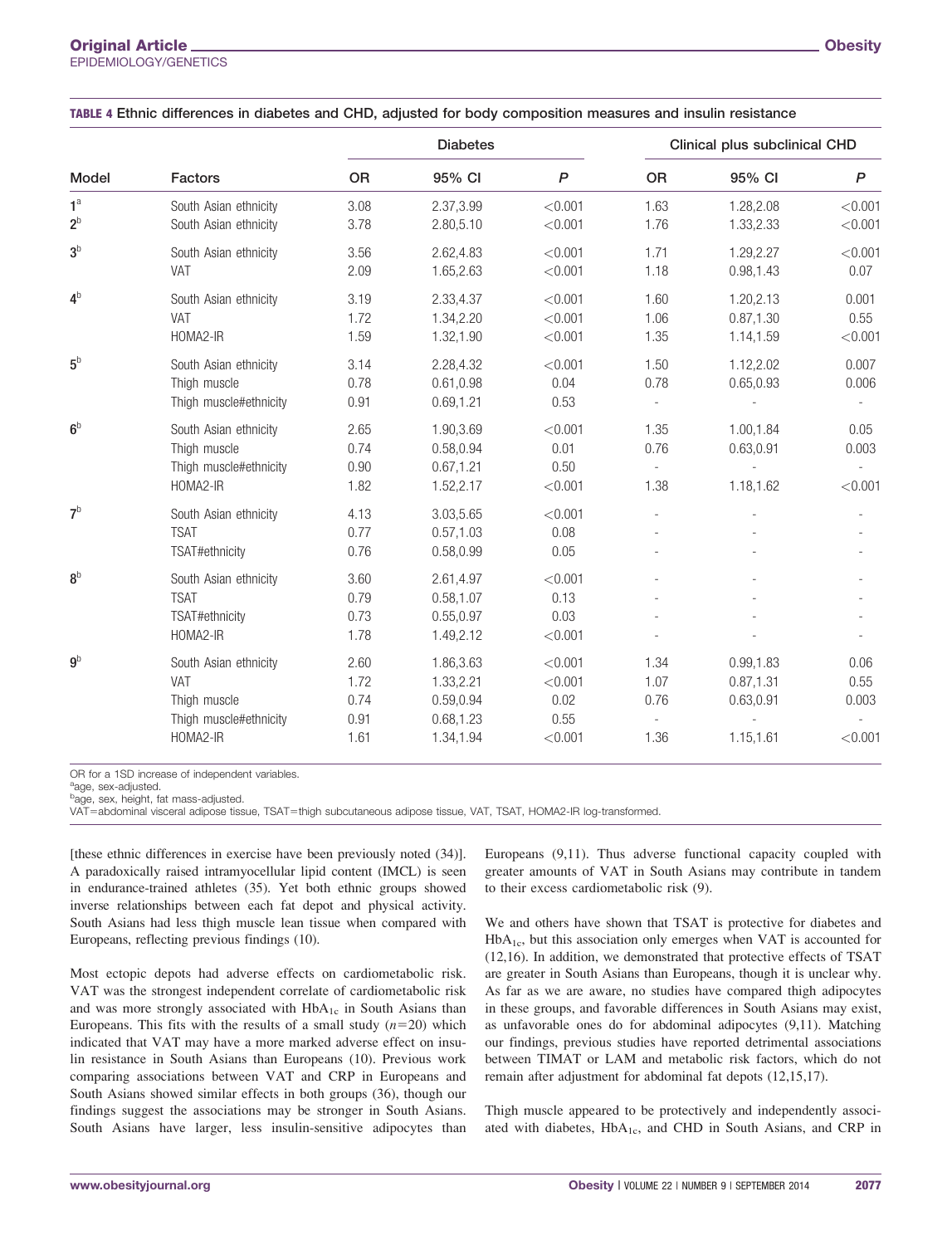Europeans. Muscle mass has previously been shown to be negatively associated with inflammatory markers (18). Previous studies have shown that thigh muscle density (in Europeans) and total lean muscle mass (in South Asians) are positively associated with insulin sensitivity (14,37); suggesting this as a mechanism for muscle being protective for cardiometabolic traits. However, when we adjusted for insulin resistance, thigh muscle retained beneficial associations with  $HbA_{1c}$  and CHD—though there may have been residual confounding as calculated measures of insulin resistance are imprecise. Another explanation for these cross-sectional findings is reverse causality, i.e. diabetes/CHD leading to reduced physical activity, and thus reduced muscle area. However, in sensitivity analyses where multivariable models were adjusted for physical activity, protective associations for thigh muscle remained. Additionally, strong negative linear associations between thigh muscle and  $HbA_{1c}$  were observed, well into the normoglycaemic range, arguing against reverse causality. As there is evidence that lower cardiorespiratory fitness in South Asians when compared to Europeans may explain their adverse metabolic profile (33), we further adjusted multivariable models for heart rate, as a proxy for fitness. This did not alter the results, though the lack of a direct measure of cardiorespiratory fitness is a limitation of this study. The greater beneficial effects of muscle on metabolic measures in South Asians compared with Europeans are unexplained.

Our earlier longitudinal analysis showed that central obesity, as measured by waist-hip ratio, only partly accounted for the excess diabetes incidence in South Asians (5). We explored this association using the more precise measure of VAT, and again demonstrated some attenuation of the ethnic difference. Thigh muscle also explained some of ethnic difference when added to the model, as South Asians had less of this protective depot. Conversely, inclusion of TSAT increased the South Asian diabetes excess. This suggests that the greater amount of this apparently favorable depot provides some protection from diabetes in South Asians; bringing their levels of TSAT down to that of Europeans would increase their risk of diabetes. Adjustment for insulin resistance attenuated but did not abolish the relationship between VAT and diabetes, suggesting insulin resistance does not wholly mediate the association with diabetes. A novel finding is that the effects of TSAT and thigh muscle on the excess diabetes risk in South Asians were independent of VAT or insulin resistance. This suggests that the apparent protective effects of TSAT and thigh muscle act on a different pathway to the adverse effects of VAT, and warrants further exploration. It is possible that thigh muscle acts as a marker for cardiorespiratory fitness, which predicts outcomes independently of physical activity (38). Similarly, while VAT accounted for some of the ethnic difference in CHD, much of the difference remained unexplained, and the impact of VAT appeared to act via insulin resistance. The lesser thigh muscle in South Asians also contributed to their excess CHD, and, unlike VAT, its effect was independent of insulin resistance.

Strengths of this study include a comparatively large sample (8-12), accurate CT quantification of body composition measures, and the examination of many fat depots simultaneously on several cardiometabolic traits. We provide a more representative sample than previous similar research, as our participants were recruited at baseline (1988–1991) through population stratified random sampling, unlike other studies which limited their recruitment to healthy volunteers (7-11). These analyses were performed on participants at the followup clinic (2008–2011), thus bias may have been introduced by loss to follow-up, although proportions of baseline participants available

for these analyses did not differ by ethnicity (30% of South Asians and 29% of Europeans). If we restricted our sample to those without previously diagnosed diabetes or CHD or not in receipt of lipidlowering medication, only 26% of South Asians, and 49% of Europeans remained (ethnic difference  $P < 0.001$ ). Such restrictions therefore have the potential to introduce important ethnic biases, and reduce generalizability of findings. Our population was relatively elderly, compared to previous studies (7-11), appropriate given this group suffer more cardiometabolic disease. Some associations may have altered as a result of disease or treatment. Measurement error may have been introduced by the use of bioimpedance to quantify body fat in South Asians—as far as we know, this method has not been validated in this group. This study only examined crosssectional associations; therefore we cannot infer causality and further longitudinal research is needed to replicate the findings.

In summary, as well as greater levels of detrimental abdominal visceral adipose tissue (VAT), South Asians have greater levels of protective TSAT, and lesser levels of protective skeletal muscle than Europeans. In South Asians these depots act independently on cardiometabolic risk and their effects appear markedly greater than in Europeans. Insulin resistance contributed to the effects of VAT on cardiometabolic risk, but not to the effects of TSAT or thigh muscle. In combination, depots, particularly VAT and muscle, contributed to but could not wholly explain the South Asian excess of diabetes and CHD. Explanations for the marked protective effects of TSAT and muscle on cardiometabolic traits in South Asians should be urgently sought, as these may provide novel insights and targets for intervention in this high risk population.

## Acknowledgments

The authors thank all members of the SABRE group for their contributions to study design, management, data collection and analyses. In particular, we would like to thank John Heasman and Joe Willis. The SABRE study group is entirely independent from the funding bodies. O

 $©$  2014 The Authors Obesity published by Wiley Periodicals, Inc. on behalf of The Obesity Society (TOS)

### References

- 1. Finucane MM, Stevens GA, Cowan MJ, et al. National, regional, and global trends in body-mass index since 1980: Systematic analysis of health examination surveys and epidemiological studies with 960 country-years and 9.1 million participants. Lancet 2011;377:557-567.
- 2. Larsson B, Bengtsson C, Bjorntorp P, et al. Is abdominal body fat distribution a major explanation for the sex difference in the incidence of myocardial infarction? Am J Epidemiol 1992;135 No.3:266-273.
- 3. Wild SH, Fischbacher C, Brock A, Griffiths C, Bhopal R. Mortality from all causes and circulatory disease by country of birth in England and Wales 2001-2003. J Public Health (Oxf) 2007;29/2:191-198.
- 4. Gupta R, Joshi P, Mohan V, Reddy KS, Yusuf S. Epidemiology and causation of coronary heart disease and stroke in India. Heart 2008;94/1:16-26.
- 5. Tillin T, Hughes AD, Godsland IF, et al. Insulin resistance and truncal obesity as important determinants of the greater incidence of diabetes in Indian Asians and African Caribbeans compared with Europeans: The Southall And Brent REvisited (SABRE) cohort. Diabetes Care 2013;36/2:383-393.
- 6. Tillin T, Hughes AD, Mayet J, et al. The Relationship Between Metabolic Risk Factors and Incident Cardiovascular Disease in Europeans, South Asians, and African Caribbeans: SABRE (Southall and Brent Revisited)-A Prospective Population-Based Study. J Am Coll Cardiol 2013;61/17:1777-1786.
- 7. Lear SA, Chockalingam A, Kohli S, Richardson CG, Humphries KH. Elevation in cardiovascular disease risk in South Asians is mediated by differences in visceral adipose tissue. Obesity (Silver Spring) 2012;20:1293-1300.